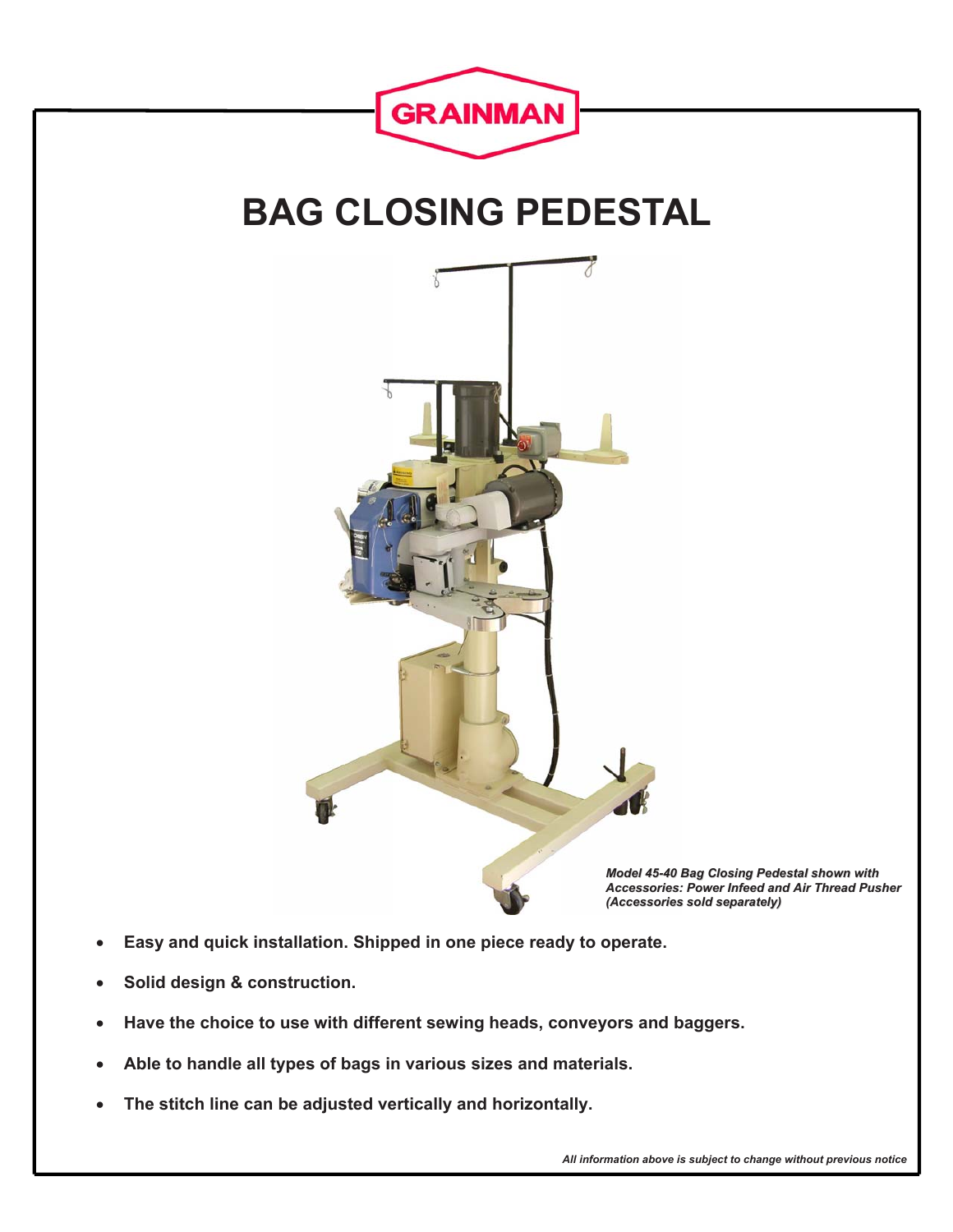*An excellent unit designed to satisfy the needs of today's new industry.* 

The Grainman Bag Closing Pedestal includes an individual leg with variable height that allows it to accommodate a wide range of bag sizes. The pedestal and sewing head are mounted in a mobile base. The Sewing Head Mounting Plate is capable to fit different types of sewing heads (Fischbein®, Union Special®, Newlong® and Rimac® are recommended).

## Features:

¾ HP V-belt transmission drive; heavy steel gauge, aluminum, and iron casting construction; Electric Motor Starters with overload protection; transformer for controls in NEMA 12 enclosure in compliance with NEC and NFPA wiring codes. Dust tight wiring is standard. Emergency Stop Button.

Available in 220/440 Volts, 3-phases, 50/60 Hz and 220 Volts single phase 50/60 Hz. Accessories: Power Infeed and Air Thread Pusher (accessories sold separately).



1130 NW 163 Drive • Miami, FL 33169 • USA 1130 NW 163 DRIVE MIAMI, FL 33169 USA Phone: (305) 620-2525 • Fax: (305) 620-2551 Phone: (305) 620-2525 Fax: (305) 620-2551 Email: info@grainman.com Website:www.grainman.com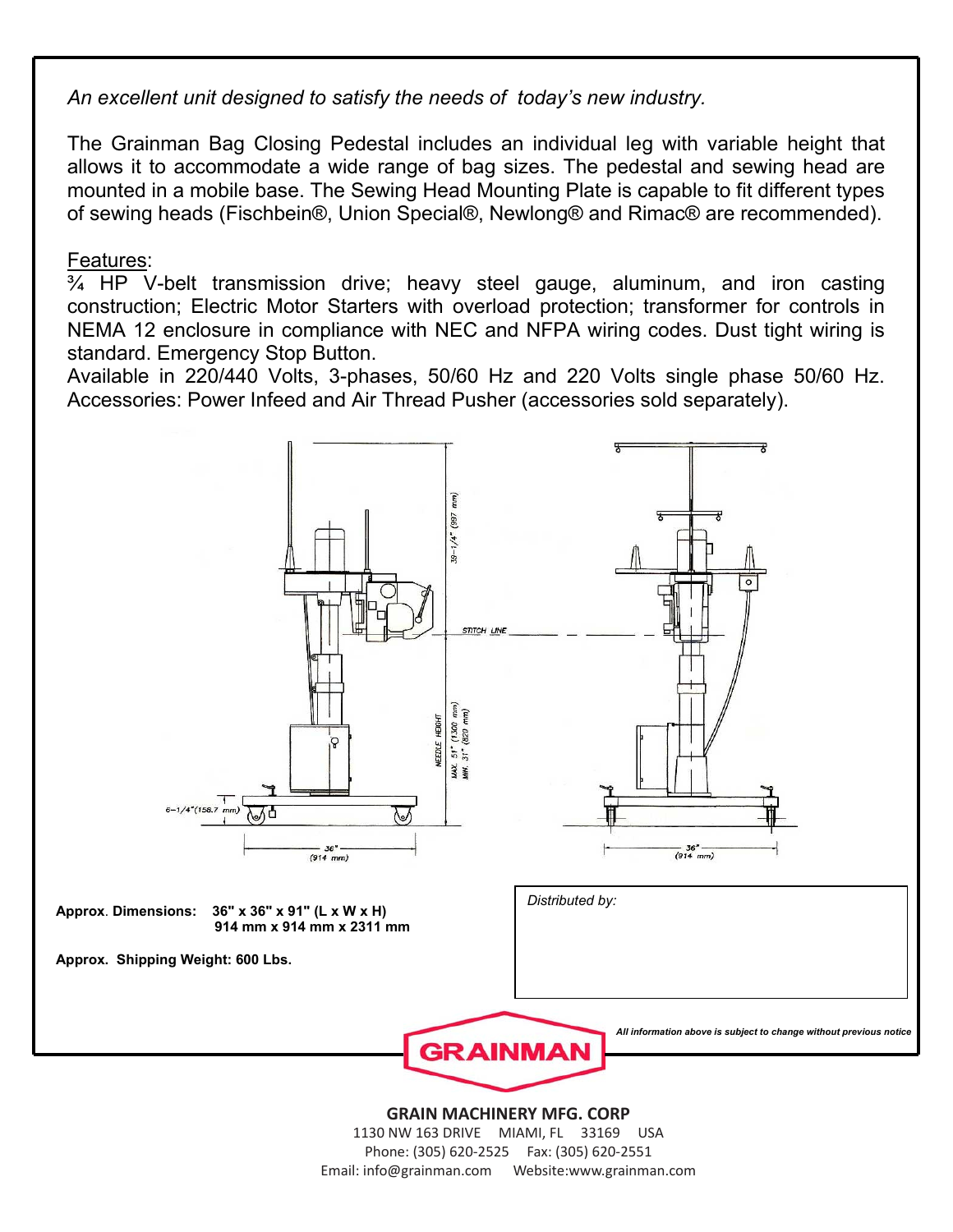

## **PEDESTAL PARA CERRAMIENTO DE SACOS MODELO 45-40**



*Pedestal para Cerramiento de Sacos Modelo 45-40 mostrado con Accesorios: Alimentador de Sacos (Power Infeed) y Empujador de Hilos (Air Thread Pusher). (Accesorios se venden por separado)*

- **De fácil y rápida instalación. La unidad se despacha lista para operar.**
- **Solidéz en su diseño y en su construcción.**
- **Tiene la opción de poderse usar con diferentes cabezales de costura, transportadores de sacos y ensacadores, incluso si Ud. ya tiene alguno de ellos.**
- **Capaz de manejar una gran variedad de sacos en diferentes tamaños y materiales.**
- **La linea de costura puede ser ajustada en forma horizontal y vertical.**